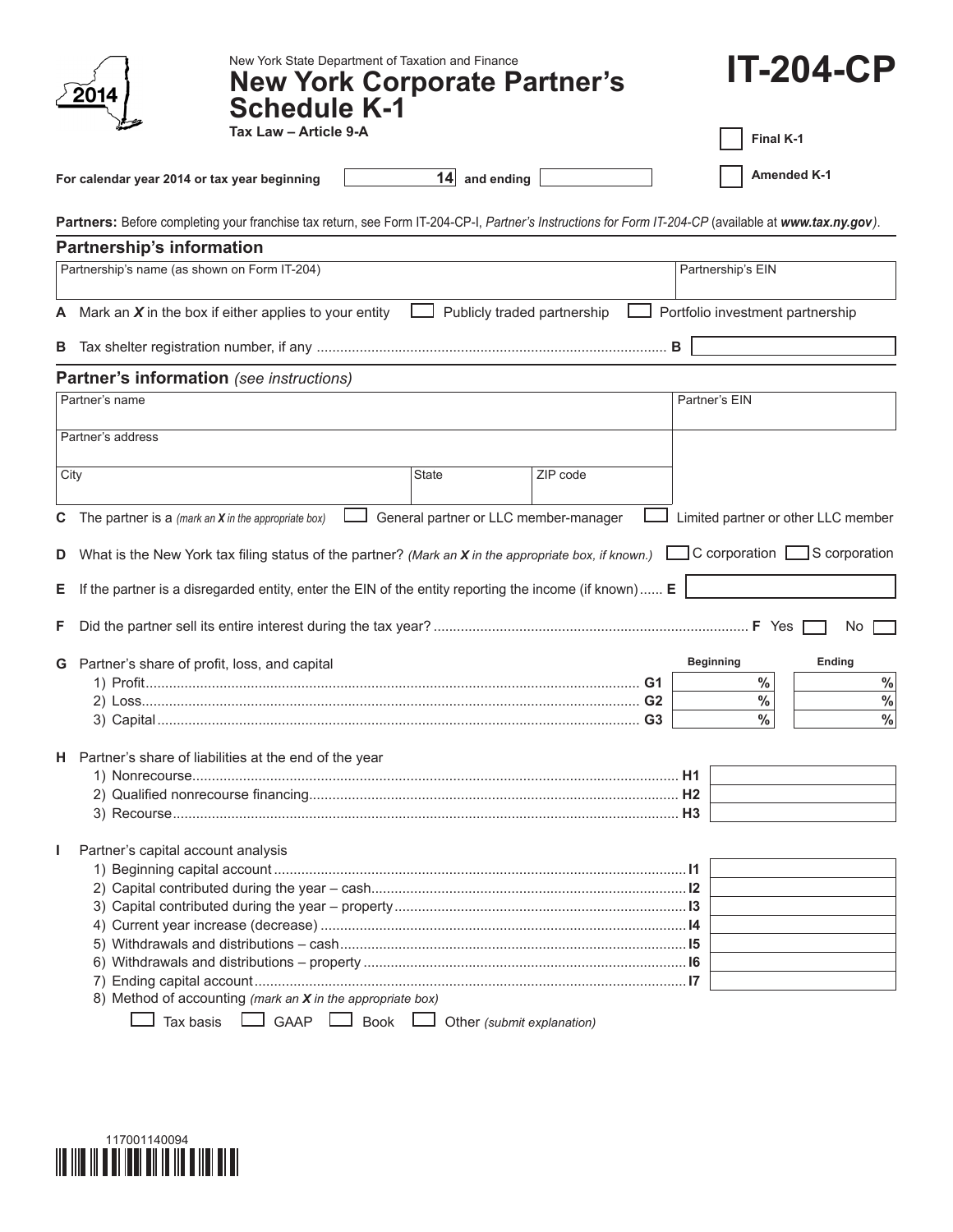|                                                                   |      | Yes.<br>Nο |
|-------------------------------------------------------------------|------|------------|
| K NYS estimated tax paid on behalf of partner (from Form CT-2658) | Date | Amount     |
|                                                                   |      |            |
|                                                                   |      |            |
|                                                                   |      |            |

4) Fourth installment ........................................................................... **K4**

Total NYS estimated tax paid on behalf of partner *(add lines K1 through K4)* ....................................... **K**

# **Partner's share of entire net income (ENI) and minimum taxable income (MTI) information** *(see instructions)*

#### **ENI and MTI additions**

|    | $A -$ Number | $B -$ Amount |                 | $A -$ Number | $B -$ Amount |
|----|--------------|--------------|-----------------|--------------|--------------|
| 7a | $EA -$       |              | 7d              | $EA -$       |              |
| 7b | $EA -$       |              | 7e <sub>1</sub> | $EA -$       |              |
| 7c | EA-          |              | 7f              | $EA -$       |              |

## **ENI and MTI subtractions**

| я  | Dividends received    |  |
|----|-----------------------|--|
|    |                       |  |
|    |                       |  |
| 11 | . Other subtractions. |  |

|                 | $A -$ Number | $B -$ Amount |            | $A -$ Number | $B -$ Amount |
|-----------------|--------------|--------------|------------|--------------|--------------|
| 11a             | $ES -$       |              | 11d        | $ES -$       |              |
| 11 <sub>b</sub> | $ES -$       |              | <b>11e</b> | $ES -$       |              |
| 11c             | $ES -$       |              | 11f        | $ES -$       |              |

### **Partner's proportionate part of assets and liabilities** *(see instructions)*

|                             | Average value New York State |    | Average value everywhere |
|-----------------------------|------------------------------|----|--------------------------|
|                             |                              | 12 |                          |
|                             |                              |    |                          |
|                             |                              |    |                          |
| <b>15</b> Total liabilities |                              |    |                          |

# **Partner's proportionate part of stocks, bonds, and other securities** *(see instructions)*

|  | 16  |  |
|--|-----|--|
|  | -17 |  |
|  | 18  |  |
|  | 19  |  |
|  |     |  |

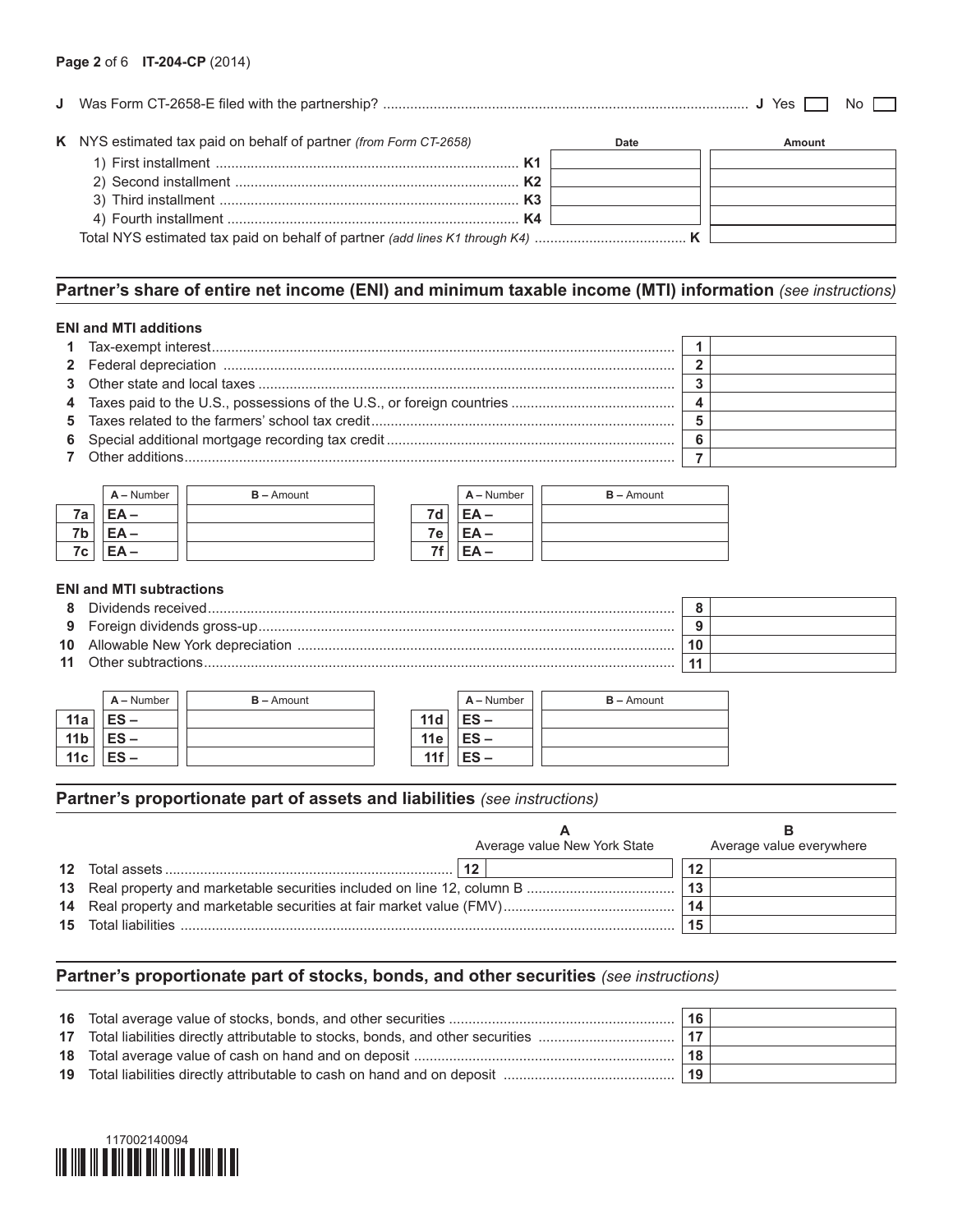# **Partner's share of income from stocks, bonds, and other securities** *(see instructions)*

| 21 |                                                                                                   | 20<br>21<br>22<br>23 |  |
|----|---------------------------------------------------------------------------------------------------|----------------------|--|
|    |                                                                                                   |                      |  |
|    | 25 Income from stocks, bonds, and other securities other than interest, dividends, capital gains, | 25                   |  |
|    | 26 Interest deductions directly attributable to stocks, bonds, and other securities               | 26                   |  |
| 27 | Noninterest deductions directly attributable to stocks, bonds, and other securities               | 27                   |  |
| 28 |                                                                                                   | 28                   |  |
|    |                                                                                                   | 29                   |  |

# **Partner's share and proportionate part of the business allocation percentage information and Metropolitan Commuter Transportation District (MCTD) allocation percentage information** *(see instructions)*

| <b>30a</b> During the reporting year, did the partnership do business, employ capital, own or lease property, or |            |  |
|------------------------------------------------------------------------------------------------------------------|------------|--|
| Yes $\Box$                                                                                                       | $No \perp$ |  |
| <b>30b</b> During the reporting year, did the partnership do business, employ capital, own or lease property, or |            |  |
| Yes                                                                                                              | No I       |  |

|    | Average value of property           |    | Α            | B              | C          |
|----|-------------------------------------|----|--------------|----------------|------------|
|    |                                     |    | <b>MCTD</b>  | New York State | Everywhere |
| 31 | Adjusted basis of real estate owned | 31 |              |                |            |
| 32 | FMV of real estate owned            | 32 |              |                |            |
| 33 |                                     | 33 |              |                |            |
| 34 | Adjusted basis of inventories owned | 34 |              |                |            |
| 35 | FMV of inventories owned            | 35 |              |                |            |
| 36 | Adjusted basis of tangible          |    |              |                |            |
|    | personal property owned             | 36 |              |                |            |
| 37 | FMV of tangible personal property   |    |              |                |            |
|    |                                     | 37 |              |                |            |
| 38 | Tangible personal property rented   | 38 |              |                |            |
|    |                                     |    |              |                |            |
|    | Receipts in the regular             |    | Α            | B              | C          |
|    | course of business from:            |    | <b>MCTD</b>  | New York State | Everywhere |
| 39 | Sales of tangible personal property | 39 |              |                |            |
| 40 | Services performed                  | 40 |              |                |            |
| 41 |                                     | 41 |              |                |            |
| 42 |                                     | 42 |              |                |            |
| 43 | Other business receipts             | 43 |              |                |            |
|    |                                     |    |              |                |            |
|    | <b>Dovedl</b>                       |    | $\mathbf{A}$ | D.             | r          |

|    | <b>Pavroll</b>                    |    |             |                |            |
|----|-----------------------------------|----|-------------|----------------|------------|
|    |                                   |    | <b>MCTD</b> | New York State | Everywhere |
| 44 | Wages and other compensation of   |    |             |                |            |
|    | employees, except employees       |    |             |                |            |
|    | having partnership-wide authority | 44 |             |                |            |
|    | 45 Number of employees            | 45 |             |                |            |

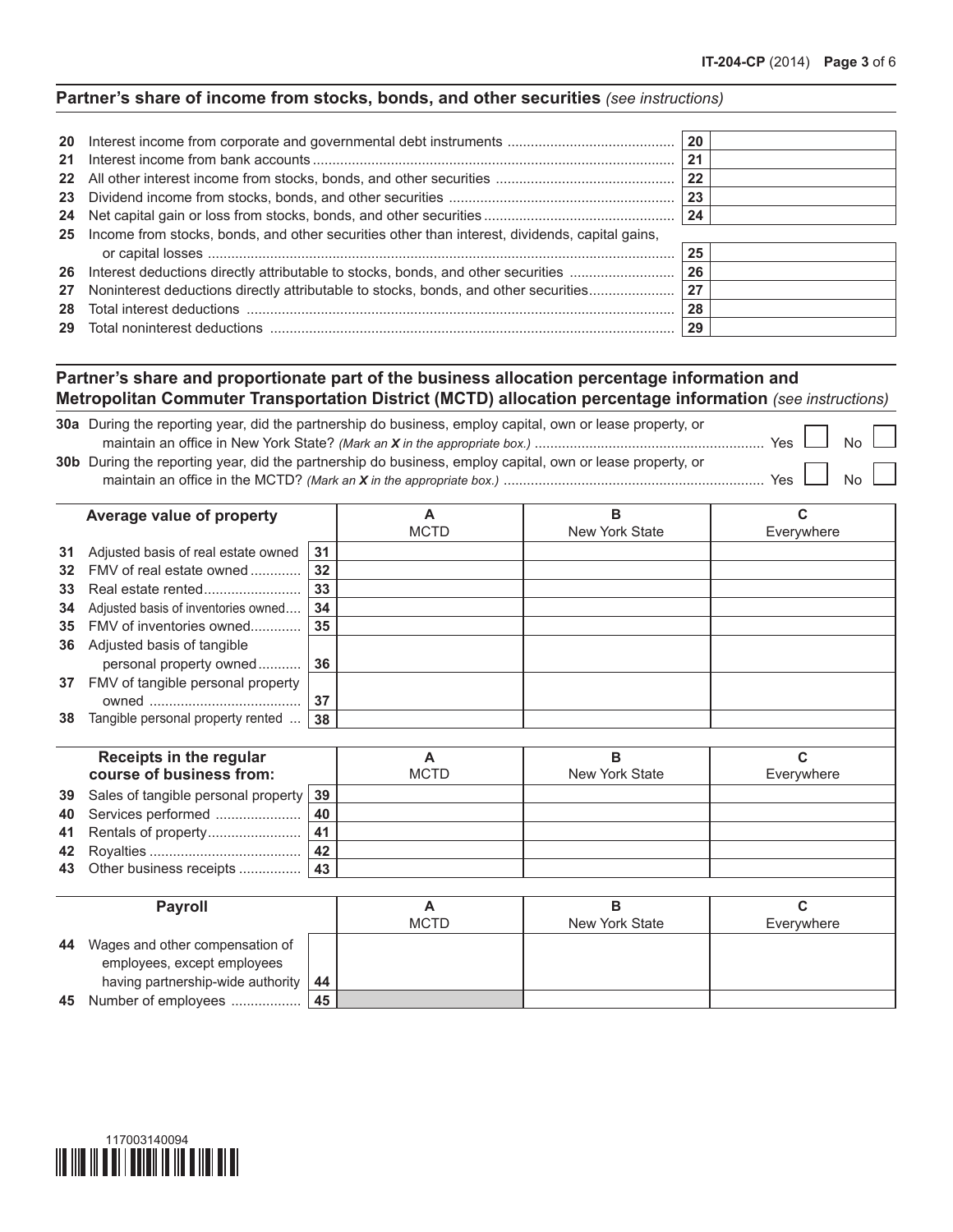# **Partner's share and proportionate part of receipts and qualified manufacturing property** *(see instructions)*

|  | 46   |  |
|--|------|--|
|  | . 47 |  |
|  | 48   |  |
|  | 49   |  |

# **Partner's share of New York modifications** *(for New York S corporations only)*

|                 |               | <b>50</b> New York State additions          |
|-----------------|---------------|---------------------------------------------|
|                 | Number        | A - Total amount                            |
| 50a             | $EA -$        |                                             |
| 50 <sub>b</sub> | $EA -$        |                                             |
| 50c             | $E A -$       |                                             |
| <b>50d</b>      | $EA -$        |                                             |
| <b>50e</b>      | $E A -$       |                                             |
| 50f             | $E A -$       |                                             |
|                 |               | 51<br>52 New York State subtractions        |
|                 | <b>Number</b> | A - Total amount                            |
| 52a             | $ES -$        |                                             |
| 52b             | $ES -$        |                                             |
| 52c             | $ES -$        |                                             |
| <b>52d</b>      | $ES -$        |                                             |
| <b>52e</b>      | $ES -$        |                                             |
| 52f             | $ES -$        |                                             |
|                 |               |                                             |
|                 |               | 53                                          |
|                 |               |                                             |
|                 |               | 54 Additions to federal itemized deductions |
|                 | Letter        | Amount                                      |
| <b>54a</b>      |               |                                             |
| 54b             |               |                                             |
| 54c             |               |                                             |
| <b>54d</b>      |               |                                             |
| 54e             |               |                                             |
| 54f             |               |                                             |

**55** Total additions to federal itemized deductions *(add lines 54a through 54f)*..................................... **55**

*(continued)*

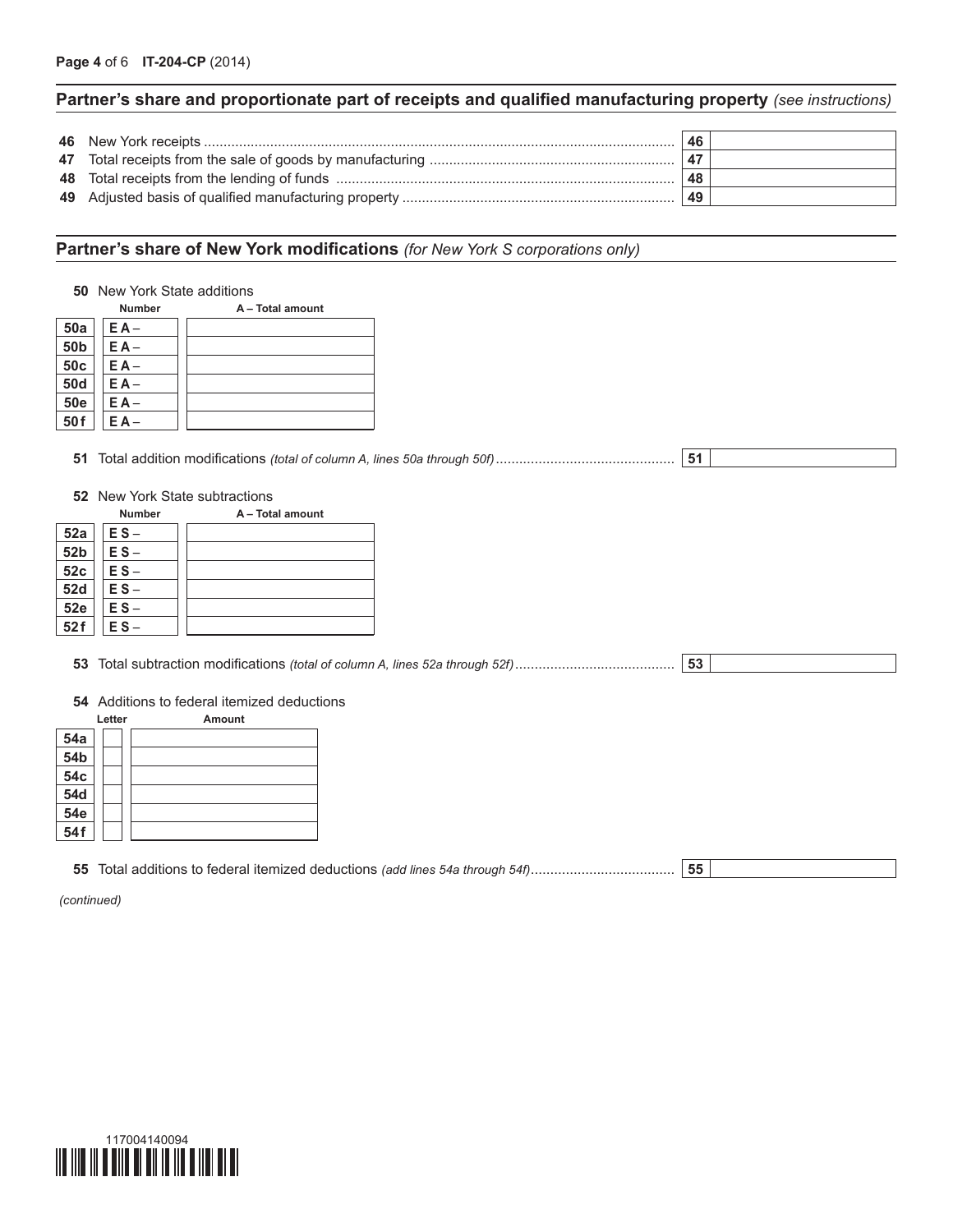## **Partner's share of New York modifications** *(for New York S corporations only) (continued)*

| <b>56</b> Subtractions from federal itemized deductions |  |  |
|---------------------------------------------------------|--|--|
|                                                         |  |  |

|            | Letter | Amount |
|------------|--------|--------|
| <b>56a</b> |        |        |
| <b>56b</b> |        |        |
| <b>56c</b> |        |        |
| 56d        |        |        |
| <u>56e</u> |        |        |
| 56f        |        |        |

| <b>58</b> This line intentionally left blank | 58 |  |
|----------------------------------------------|----|--|

| Partner's share of income, deductions, etc. (from federal Form 1065, Schedule K-1) |  |
|------------------------------------------------------------------------------------|--|
|------------------------------------------------------------------------------------|--|

### **Partner's distributive share items**

|     |                                                                                        | 59 |
|-----|----------------------------------------------------------------------------------------|----|
| 60  |                                                                                        | 60 |
| 61  |                                                                                        | 61 |
| 62  |                                                                                        | 62 |
| 63  |                                                                                        | 63 |
| 64  |                                                                                        | 64 |
|     |                                                                                        | 65 |
|     |                                                                                        | 66 |
| 67  |                                                                                        | 67 |
|     |                                                                                        | 68 |
| 69  |                                                                                        | 69 |
|     | Identify:                                                                              |    |
| 70. |                                                                                        | 70 |
| 71. |                                                                                        | 71 |
|     | Identify:                                                                              |    |
|     |                                                                                        |    |
|     |                                                                                        | 72 |
|     | Identify:                                                                              |    |
|     |                                                                                        |    |
| 73  |                                                                                        | 73 |
| 74  |                                                                                        | 74 |
| 75  |                                                                                        | 75 |
| 76  | Other items not included above that are required to be reported separately to partners | 76 |
|     | Identify:                                                                              |    |
|     |                                                                                        |    |

## **Partner's credit information** *(see instructions)*

## **Part 1 – Flow-through credit bases and information**

**Brownfield redevelopment tax credit** *(Form CT-611 or Form CT-611.1)*

| A – Form CT-611 | <b>B</b> – Form CT-611.1 |
|-----------------|--------------------------|
|                 | $-1$                     |
|                 | 78                       |
| 79              | 79                       |